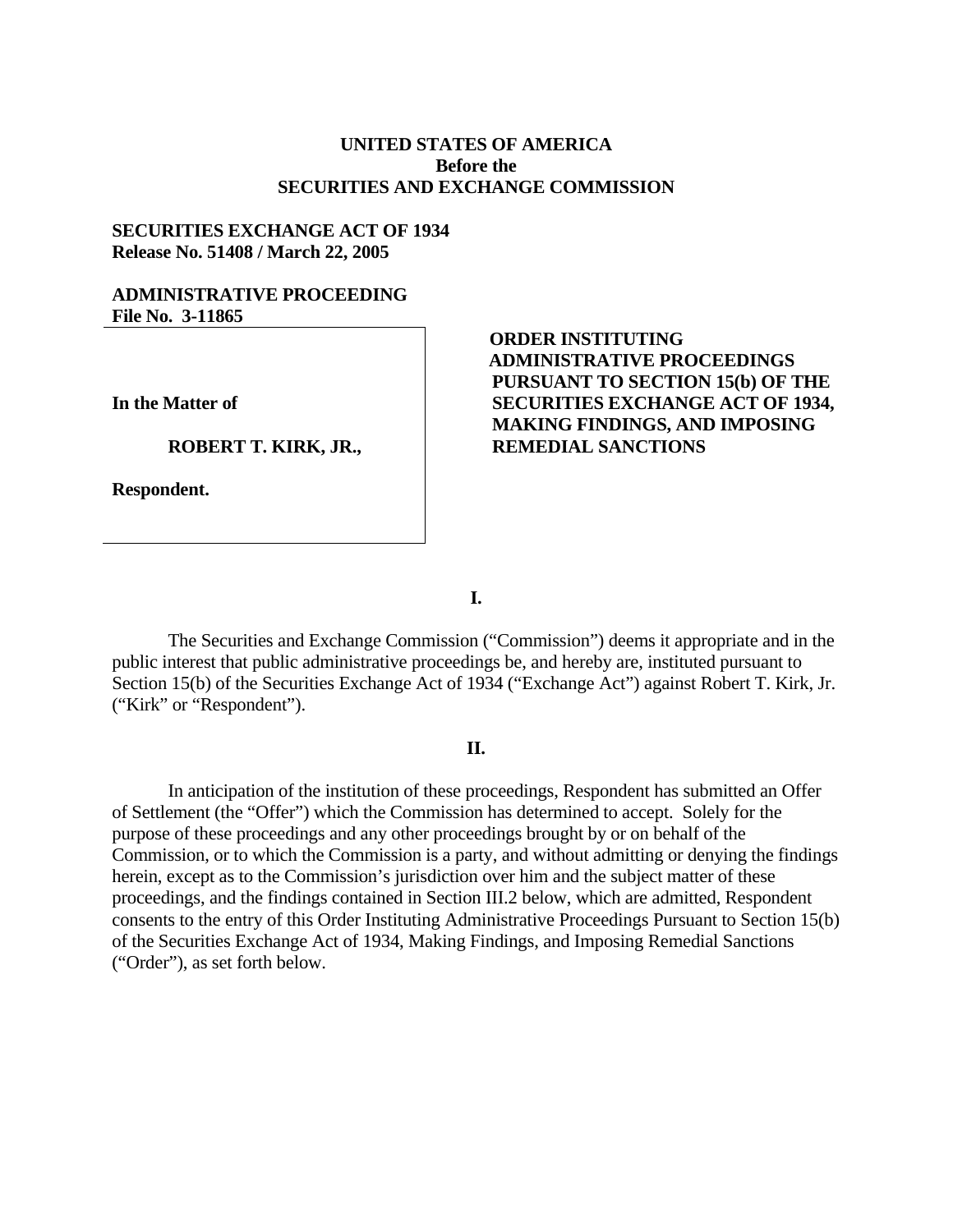On the basis of this Order and Respondent's Offer, the Commission finds that:

1. Kirk, age 45, is a resident of Parkland, Florida and, during the relevant time period, was "associated with a broker dealer" within the meaning of Section 15(b)(6) of the Exchange Act in that he was the president and majority owner of Barron Chase Securities, Inc. ("Barron Chase"), a broker-dealer that was registered with the Commission pursuant to Section 15(b)(1) of the Exchange Act. Kirk was in charge of the investment-banking department at Barron Chase and personally handled all significant aspects of Barron Chase's investment banking activity. Barron Chase, which was headquartered in Boca Raton, Florida, ceased operations in November 2000, and filed a Form BD-W with the Commission that became effective in January 2001. Barron Chase served as lead managing underwriter for the initial public offering ("IPO") of the securities of busybox.com, Inc. ("busybox") in June 2000.

2. On March 21, 2005 a final judgment was entered by consent against Kirk permanently enjoining him from future violations of Section 10(b) of the Exchange Act [15 U.S.C. § 78j(b)] and Rule 10b-5 thereunder [17 C.F.R. § 240.10b-5] and Section 17(a) of the Securities Act of 1933 [15 U.S.C. § 77q(a)], in the civil action entitled Securities and Exchange Commission v. Thomas T. Prousalis Jr. and Robert T. Kirk Jr., Civil Action Number 04-CV-00081, in the United States District Court for the Southern District of New York.

3. The Commission's complaint alleged that Kirk and others engaged in fraud in connection with the June 2000 IPO of busybox securities. Kirk caused Barron Chase to agree to a firm commitment underwriting for the busybox IPO that would raise approximately \$12.8 million for the company. After informing busybox officers that Barron Chase was having difficulty selling the IPO securities to bona fide investors, Kirk and others devised and executed a fraudulent scheme to complete the offering. They arranged for several busybox insiders secretly to "purchase" IPO securities using undisclosed payments styled as "bonuses," and for busybox's lawyer to receive an inflated and undisclosed legal fee paid in IPO securities. Barron Chase secretly financed these transactions and, during the IPO closing, Kirk and others caused busybox secretly to repay Barron Chase out of the proceeds of the offering. The scheme gave busybox's lawyer and certain company insiders almost 20% of the securities being offered in the IPO, and reduced the proceeds available to busybox by over \$2.1 million. Kirk benefited financially from the fraudulent IPO, netting a fee of \$1.5 million for his firm.

### **IV.**

In view of the foregoing, the Commission deems it appropriate and in the public interest to impose the sanctions specified in Respondent Kirk's Offer.